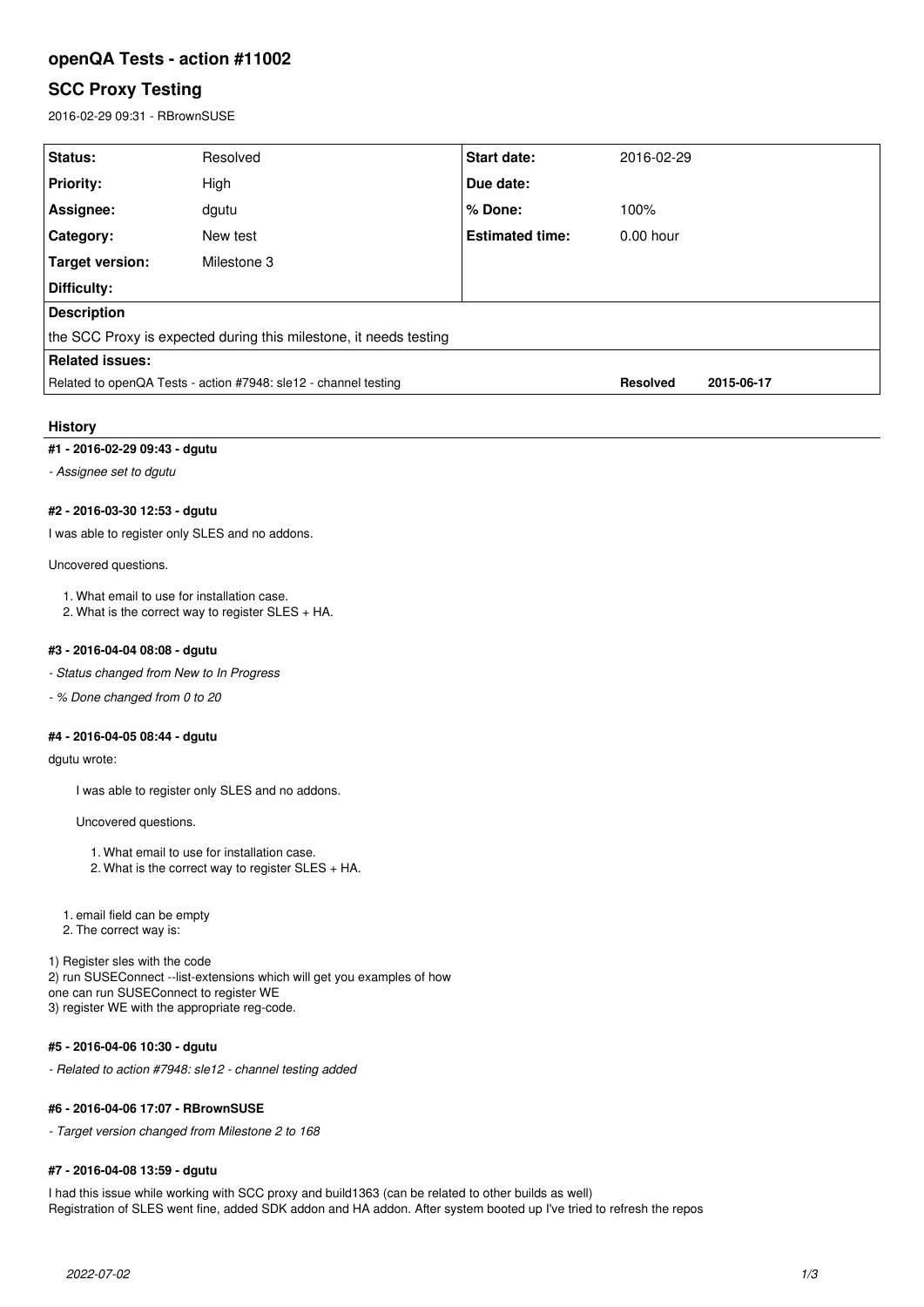and received this:

Refreshing service 'SUSE\_Linux\_Enterprise\_High\_Availability\_Extension\_12\_SP2\_x86\_64'. Refreshing service 'SUSE\_Linux\_Enterprise\_Server\_12\_SP2\_x86\_64'. Refreshing service 'SUSE\_Linux\_Enterprise\_Software\_Development\_Kit\_12\_SP2\_x86\_64'. Error building the cache: [SUSE\_Linux\_Enterprise\_High\_Availability\_Extension\_12\_SP2\_x86\_64:SLE-HA12-SP2-Pool| [http://openqa.suse.de/assets/repo/SLE-12-SP2-HA-POOL-x86\\_64-Build-Media1/\]](http://openqa.suse.de/assets/repo/SLE-12-SP2-HA-POOL-x86_64-Build-Media1/) Valid metadata not found at specified URL Warning: Skipping repository 'SLE-HA12-SP2-Pool' because of the above error. Retrieving repository 'SLE-HA12-SP2-Updates' metadata ................................[error] Repository 'SLE-HA12-SP2-Updates' is invalid. [SUSE\_Linux\_Enterprise\_High\_Availability\_Extension\_12\_SP2\_x86\_64:SLE-HA12-SP2-Updates| http://openga.suse.de/assets/repo/SLE-12-SP2-HA-POOL-x86\_64-Build-Media1/] Valid metadata not found at specified URL Please check if the URIs defined for this repository are pointing to a valid repository. Warning: Skipping repository 'SLE-HA12-SP2-Updates' because of the above error. Error building the cache: [SUSE\_Linux\_Enterprise\_Software\_Development\_Kit\_12\_SP2\_x86\_64:SLE-SDK12-SP2-Pool| [http://openqa.suse.de/assets/repo/SLE-12-SP2-SDK-POOL-x86\\_64-Build-Media1/\]](http://openqa.suse.de/assets/repo/SLE-12-SP2-SDK-POOL-x86_64-Build-Media1/) Valid metadata not found at specified URL Warning: Skipping repository 'SLE-SDK12-SP2-Pool' because of the above error. Retrieving repository 'SLE-SDK12-SP2-Updates' metadata ...............................[error] Repository 'SLE-SDK12-SP2-Updates' is invalid. [SUSE\_Linux\_Enterprise\_Software\_Development\_Kit\_12\_SP2\_x86\_64:SLE-SDK12-SP2-Updates| [http://openqa.suse.de/assets/repo/SLE-12-SP2-SDK-POOL-x86\\_64-Build-Media1/\]](http://openqa.suse.de/assets/repo/SLE-12-SP2-SDK-POOL-x86_64-Build-Media1/) Valid metadata not found at specified URL Please check if the URIs defined for this repository are pointing to a valid repository. Warning: Skipping repository 'SLE-SDK12-SP2-Updates' because of the above error. Some of the repositories have not been refreshed because of an error.

#### **#8 - 2016-04-15 09:29 - dgutu**

After some testing I can propose to change fake\_scc with proxy\_scc. This is an example of HA addon installation from SCC: <http://crocodile.qa.suse.cz/tests/2682>

#### **#9 - 2016-04-21 02:55 - mitiao**

dgutu wrote:

After some testing I can propose to change fake\_scc with proxy\_scc. This is an example of HA addon installation from SCC: <http://crocodile.qa.suse.cz/tests/2682>

I could not open your example, can you replace your domain to ip address in the url to let me visit it? :)

## **#10 - 2016-04-21 08:08 - dgutu**

mitiao wrote:

dgutu wrote:

After some testing I can propose to change fake scc with proxy scc. This is an example of HA addon installation from SCC: <http://crocodile.qa.suse.cz/tests/2682>

I could not open your example, can you replace your domain to ip address in the url to let me visit it? :)

Hey, sure. The hostname points to 10.100.98.24

#### **#11 - 2016-05-30 12:53 - okurz**

*- Target version changed from 168 to Milestone 3*

### **#12 - 2016-06-01 07:56 - dzedro**

fakescc replaced with proxyscc

#### x86\_64

[https://openqa.suse.de/tests/407244/modules/scc\\_registration/steps/1](https://openqa.suse.de/tests/407244/modules/scc_registration/steps/1)

s390x

[https://openqa.suse.de/tests/407131/modules/scc\\_registration/steps/1](https://openqa.suse.de/tests/407131/modules/scc_registration/steps/1)

## ppc64le